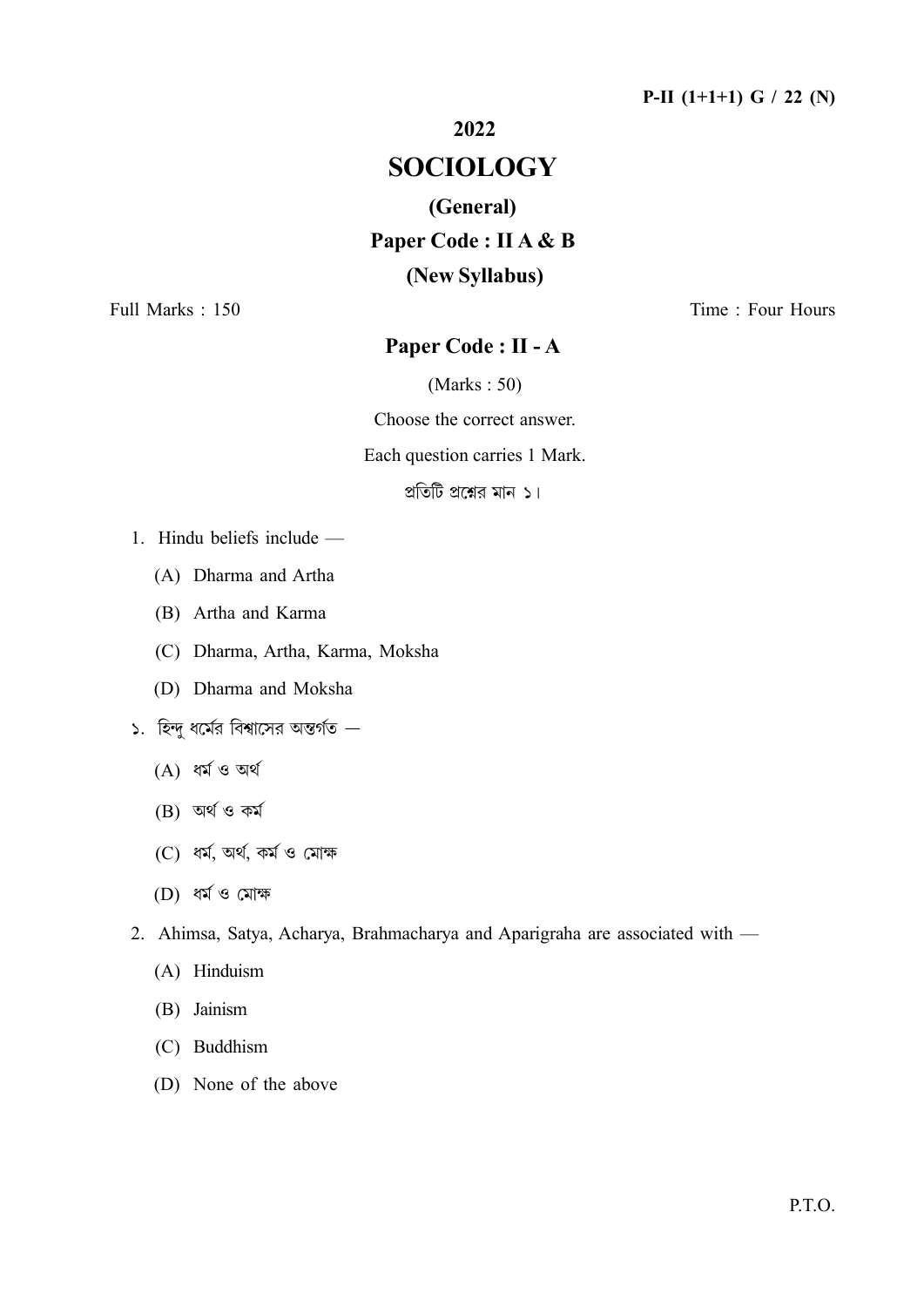- ২. অহিংসা, সত্য, আচর্য্য, ব্রহ্মচর্য্য ও অপরিগ্রহ কোন ধর্মের সাথে যুক্ত ?
	- $(A)$  হিন্দু ধর্ম
	- $(B)$  জৈন ধৰ্ম
	- $(C)$  বৌদ্ধ ধর্ম
	- (D) উপরের কোনোর্টিই নয়
- 3. Tripitaka is -
	- (A) A collection of Mahavira's teachings
	- (B) A collection of Buddhist teachings
	- (C) A collection of Lord Krishna's teachings
	- (D) None of the above
- ৩. ত্রিপিটক হ'ল  $-$ 
	- $(A)$  মহাবীরের আদর্শের সংগৃহীত গ্রন্থ
	- (B) বৌদ্ধধর্মের আদর্শের সংগৃহীত গ্রন্থ
	- (C) ভগবান কৃষ্ণের আদর্শের সংগৃহীত গ্রন্থ
	- (D) উপরের কোনোর্টিই নয়
- 4. Protestant and Catholic are two main groups of -
	- $(A)$  Islam
	- (B) Hinduism
	- (C) Buddhism
	- (D) Christianity
- 8. প্রোটেস্টান্ট ও ক্যাথলিক গোষ্ঠী দুটো কোন ধর্মের সাথে যুক্ত  $-$ 
	- $(A)$  ইসলাম
	- $(B)$  হিন্দু ধর্ম
	- (C) বৌদ্ধ ধৰ্ম
	- (D) খ্রিস্টান
- 5. Which of the following tribes are engaged with shifting cultivation?
	- $(A)$  Juang
	- (B) Santhal
	- (C) Agariya
	- (D) Birhor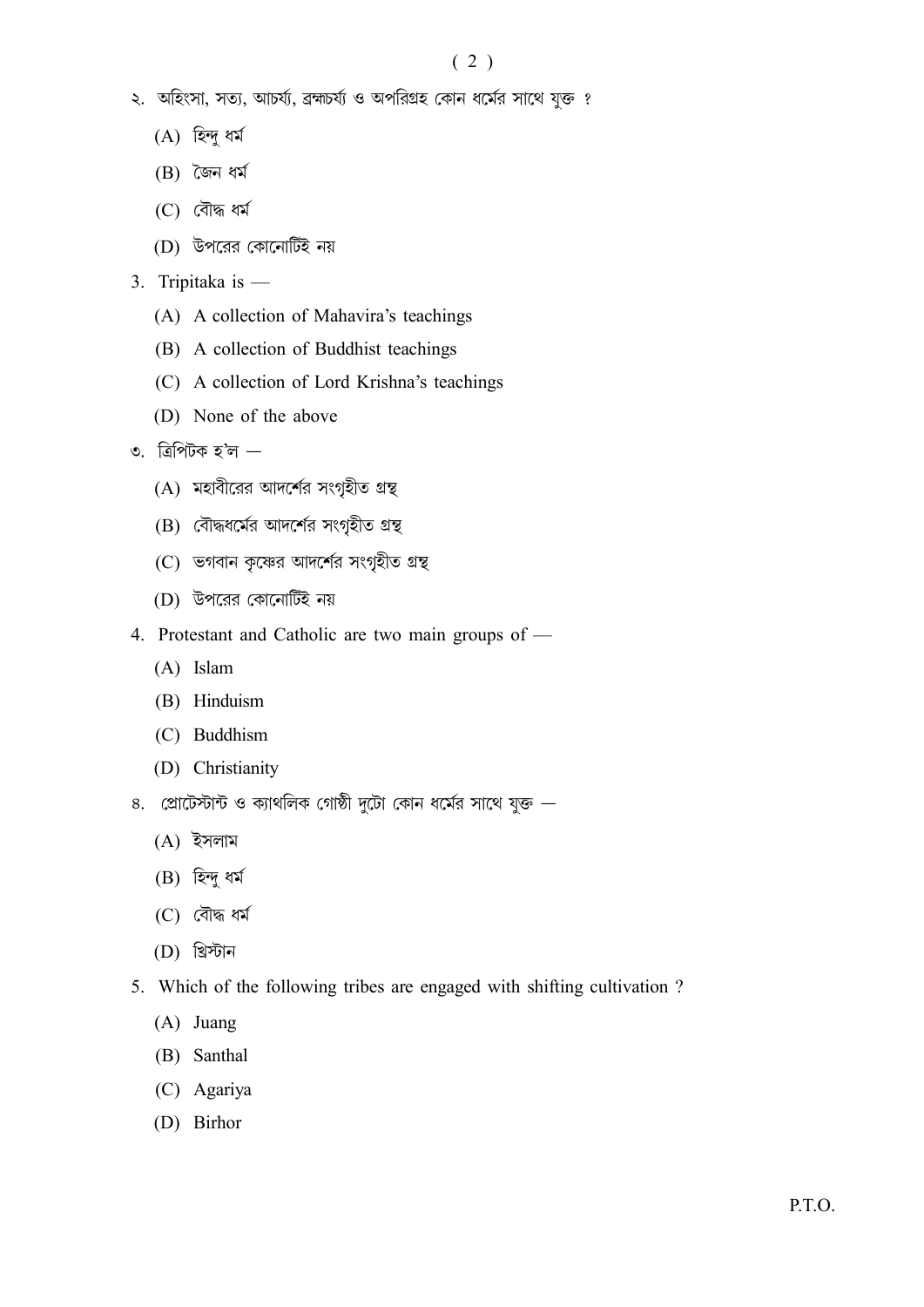- ৫. নিম্নের কোন্ আদিবাসী গোষ্ঠী "ঝুম-চাষ" প্রথায় কৃষিকাজ করে থাকে ?
	- $(A)$  যুয়াং
	- $(B)$  সাঁওতাল
	- $(C)$  আগারিয়া
	- (D) বিরহোড়
- 6. Which of the following is an example of matrilineal society?
	- (A) Khasi
	- (B) Oraon
	- (C) Gond
	- (D) Baiga
- ৬. মাতৃতান্ত্রিক সমাজ নিম্নের কোন আদিবাসীদের মধ্যে দেখা যায় ?
	- $(A)$  খাসী
	- $(B)$  ওঁরাও
	- $(C)$  গোন্দ
	- (D) বৈগা
- 7. Changes in traditional family structure are taken place in India due to -
	- (A) Urbanization
	- (B) Industrialization
	- (C) Modernization
	- (D) All of the above
- ৭. ভারতে পরিবারের কাঠামোগত পরিবর্তনের জন্য নিম্নের কোনটি দায়ী ?
	- $(A)$  নগরায়ণ
	- $(B)$  শিল্পায়ণ
	- (C) আধুনিকীকরণ
	- (D) উপরের সবগুলো
- 8. Fundamental Rights are one of the basic principles of -
	- (A) Chinese constitution
	- (B) Indian constitution
	- (C) Both of the above
	- (D) None of the above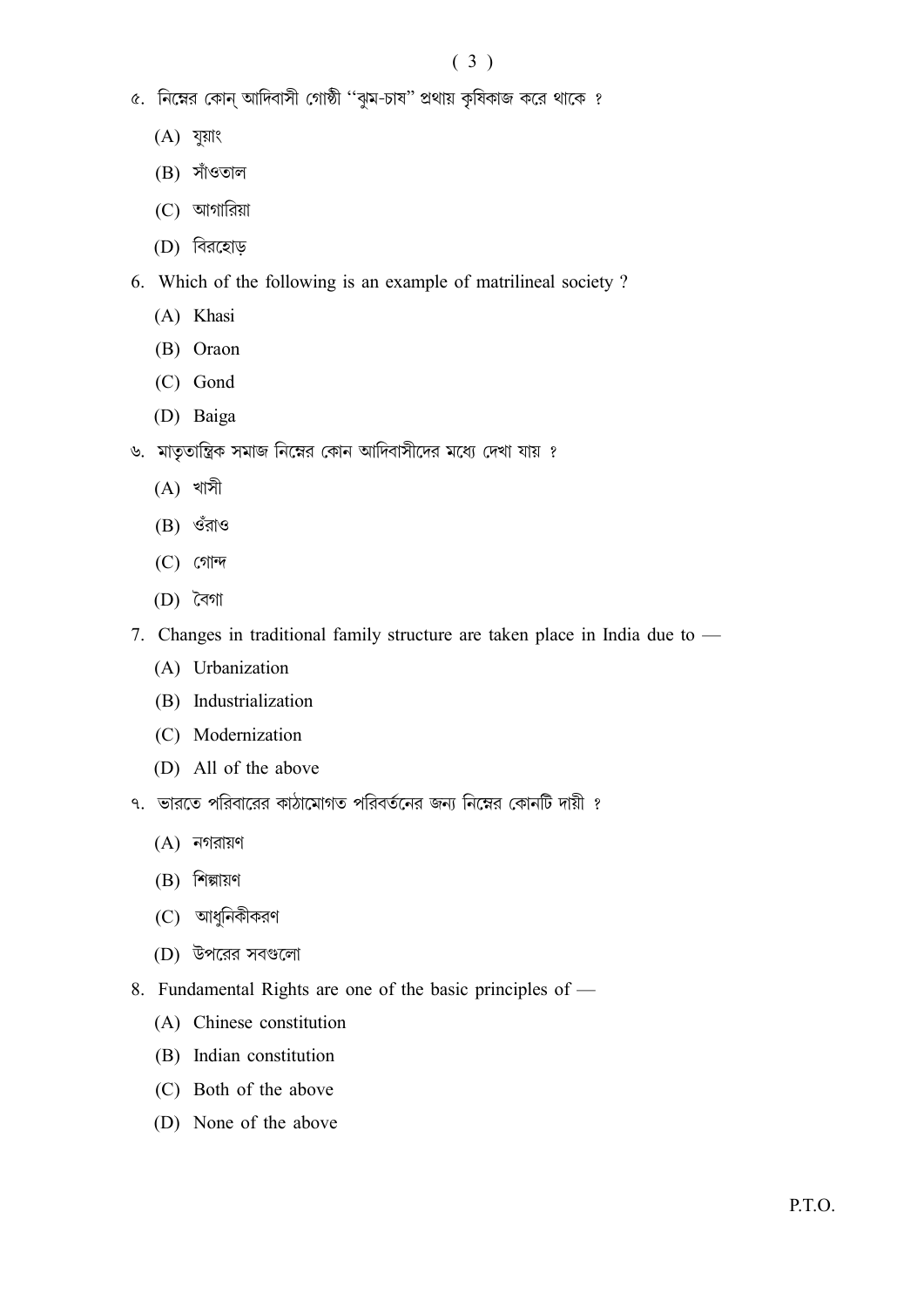- ৮. নিম্নের কোন সংবিধানের মধ্যে ''মৌলিক অধিকার'' একটি আবশ্যিক বিষয় ?
	- $(A)$  চীন দেশের সংবিধান
	- (B) ভারতীয় সংবিধান
	- (C) উপরের দুটো দেশের সংবিধানই
	- (D) উপরের কোনটিই নয়
- 9. Todas of Nilgiri mountain region practiced
	- (A) Serial monogamy
	- (B) Fraternal polyandry
	- (C) Group Marriage
	- (D) None of the above
- ৯. ভারতের নীলগিরি পাহাড়ের টোডা উপজাতিদের মধ্যে নিম্নের কোন ধরণের বিবাহরীতি প্রচলিত ?
	- $(A)$  ধারাবাহিক একগামীতা
	- (B) লাতৃবহুপতিত্ব
	- $(C)$  গোষ্ঠী বিবাহ
	- (D) উপরের কোনটিই নয়
- 10. Which of the following is included in the Constitution of India for the interest of SCs, STs and other weaker sections -
	- (A) Article 56 of the Indian Constitution
	- (B) Article 46 of the Indian Constitution
	- (C) Article 86 of the Indian Constitution
	- (D) None of the above
- ১০. নীচের কোনটি তপশিলি জাতি, তপশিলি উপজাতি ও দর্বল অংশের স্বার্থের জন্য ভারতীয় সংবিধানে অন্তর্ভুক্ত হয়েছে  $-$ 
	- $(A)$  ভারতীয় সংবিধানের ৫৬ নং ধারা
	- $(B)$  ভারতীয় সংবিধানের ৪৬ নং ধারা
	- $(C)$  ভারতীয় সংবিধানের ৮৬ নং ধারা
	- (D) উপরের কোনটিই নয়
- 11. Shia's and Sunni's are related with
	- (A) Christianity
	- (B) Islam
	- (C) Hinduism
	- (D) Buddhism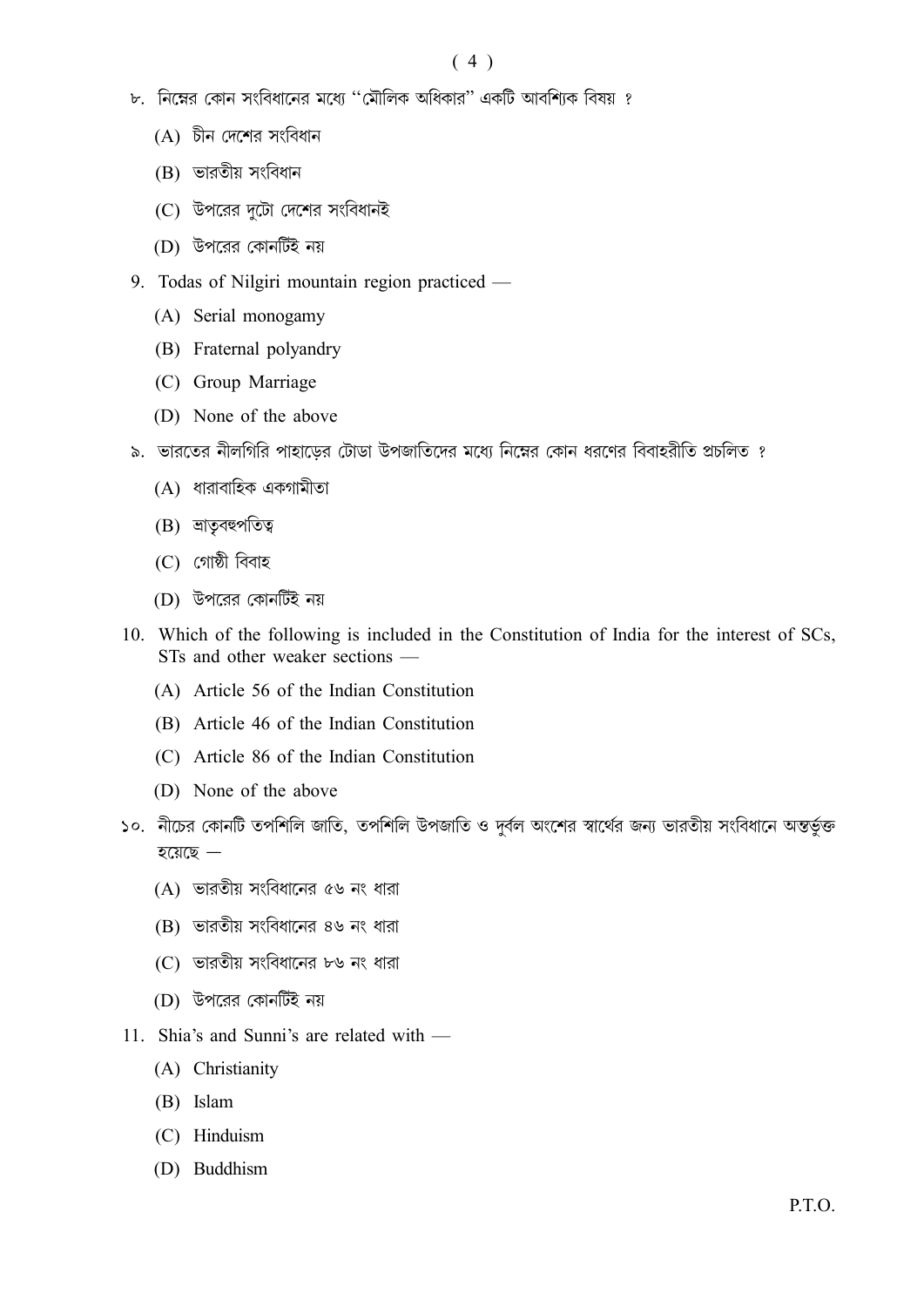- ১১. সিয়া এবং সুন্নি গোষ্ঠী কোন ধর্মের সাথে যুক্ত ?
	- $(A)$  খ্রিষ্টান
	- $(B)$  ইসলাম
	- (C) হিন্দুধর্ম
	- (D) বৌদ্ধধর্ম
- 12. Mahavira was -
	- (A) 6th Tirthankara
	- (B) 12th Tirthankara
	- (C) 18th Tirthankara
	- (D) 24th Tirthankara
- $\sim$ ২. মহাবীর হ'ল  $-$ 
	- $(A)$  যন্ঠ তীৰ্থঙ্কর
	- (B) দ্বাদশ তীৰ্থঙ্কর
	- (C) অষ্টাদশ তীৰ্থঙ্কর
	- (D) চর্তুবিংশ তীর্থঙ্কর
- 13. "Sabla" is an initiative launched in 2012 associated with -
	- (A) Women's empowerment
	- (B) S.C.'s and S.T.'s empowerment
	- (C) Minorities empowerment
	- (D) None of the above
- ১৩. "সাবলা" ২০১২ সালে গৃহীত উদ্যোগ হ'ল
	- $(A)$  নারীর ক্ষমতায়ন
	- $(B)$  তপশিলি জাতি ও তপশিলি উপজাতির ক্ষমতায়ন
	- (C) সংখ্যালঘুর ক্ষমতায়ন
	- (D) উপরের কোনটিই নয়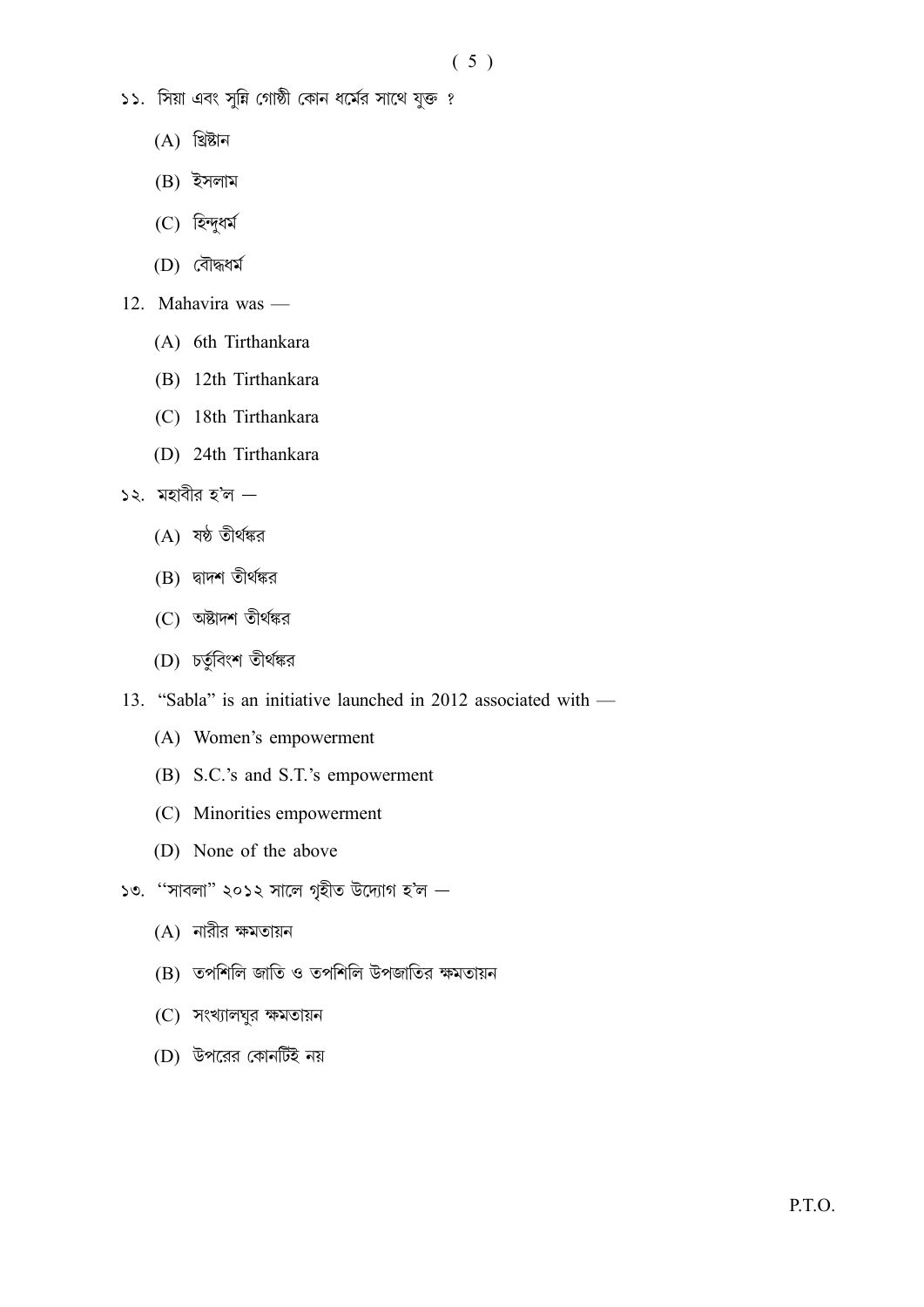- 14. Caste is  $-$ 
	- (A) A polygamous group
	- (B) A exogamous group
	- (C) An endogamous group
	- (D) None of the above
- ১৪. জাতি হ'ল  $-$ 
	- $(A)$  বহুবিবাহকারী গোষ্ঠী
	- (B) বৰ্হিবিবাহকারী গোষ্ঠী
	- $(C)$  অন্তঃবিবাহকারী গোষ্ঠী
	- (D) উপরের কোনটিই নয়
- 15. The concept of 'parity and pollution' is one of the basic features of
	- (A) Hindu society
	- (B) Muslim society
	- (C) Jain society
	- (D) Christian society
- ১৫. 'পবিত্র এবং অপবিত্র' বিষয়ের ধারণা নিম্নের কোন্ সমাজের সাথে যুক্ত ?
	- $(A)$  হিন্দু সমাজ
	- $(B)$  মুসলমান সমাজ
	- $(C)$  জৈন সমাজ
	- (D) খ্রিষ্টান সমাজ
- 16. The existence of people of different races, religious beliefs and cultures within the same society refers to -
	- (A) Secularism
	- (B) Communalism
	- (C) Pluralism
	- (D) Nationalism
- ১৬. একই সমাজে বিভিন্ন মানুষের জাতি, ধর্ম, বিশ্বাস এবং ভাবধারার সমন্বয়কে বলা হয়
	- $(A)$  ধর্মনিরপেক্ষতা
	- (B) সাম্প্রদায়িকতা
	- $(C)$  বহুত্ববাদ
	- (D) জাতীয়তাবাদ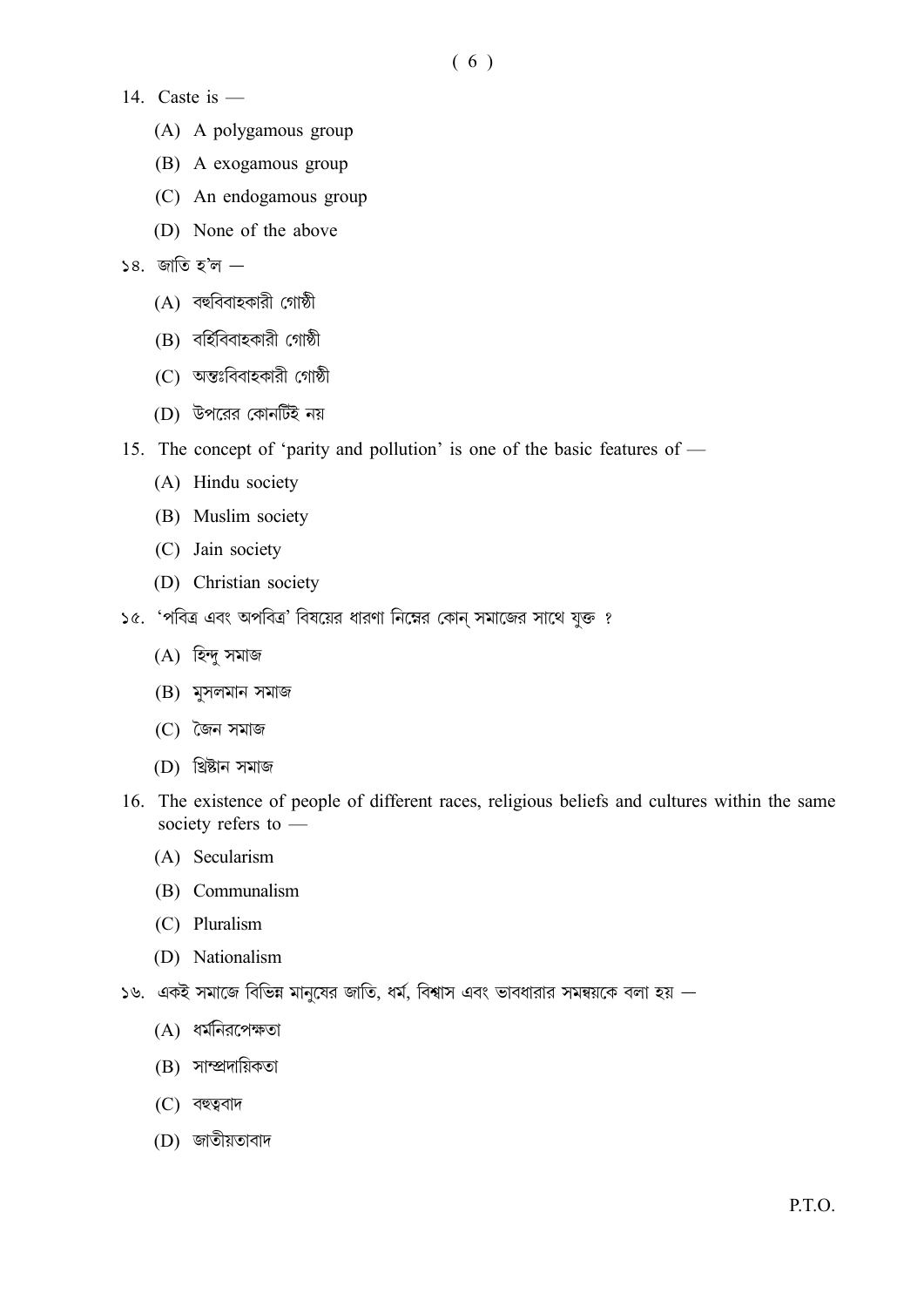$(7)$ 

- 17. Which one of the following scheme is introduced by the Government of India for eradicating rural poverty?
	- (A) Atal Pension Yojona
	- (B) Deendayal Disabled Rehabilitation scheme
	- (C) MGNREGA
	- (D) None of the above
- ১৭. গ্রামীণ দারিদ্র দূরীকরণে নিম্নলিখিত কোন প্রকল্পটি ভারত সরকার প্রচলন করেছেন ?
	- $(A)$  অটল পেনশন যোজনা
	- (B) দীনদয়াল প্ৰতিবন্ধী পুনৰ্বাসন পরিকল্পনা
	- (C) MGNREGA
	- (D) উপরের কোনোটিই নয়
- 18. Slums grow due to  $-$ 
	- (A) Rural poverty
	- (B) Urban poverty
	- (C) Both of the above
	- (D) None of the above
- ১৮. শহরে বস্তি গড়ে উঠার কারণ হ'ল  $-$ 
	- $(A)$  গ্রামীণ দারিদ্র্য
	- $(B)$  শহরের দারিদ্র্য
	- (C) উভয়েই
	- (D) উপরের কোনটিই নয়
- 19. The Child Labour Prohibition and Regulation Act was passed in the year
	- $(A)$  1996
	- $(B)$  1982
	- $(C)$  1986
	- (D) None of the above
- ১৯. শিশুশ্রম নিরোধ আইন কোন সালে করা হয় ?
	- $(A)$  ১৯৯৬
	- $(B)$   $\searrow$   $\searrow$
	- $(C)$   $\searrow$   $\searrow$
	- (D) উপরের কোনটিই নয়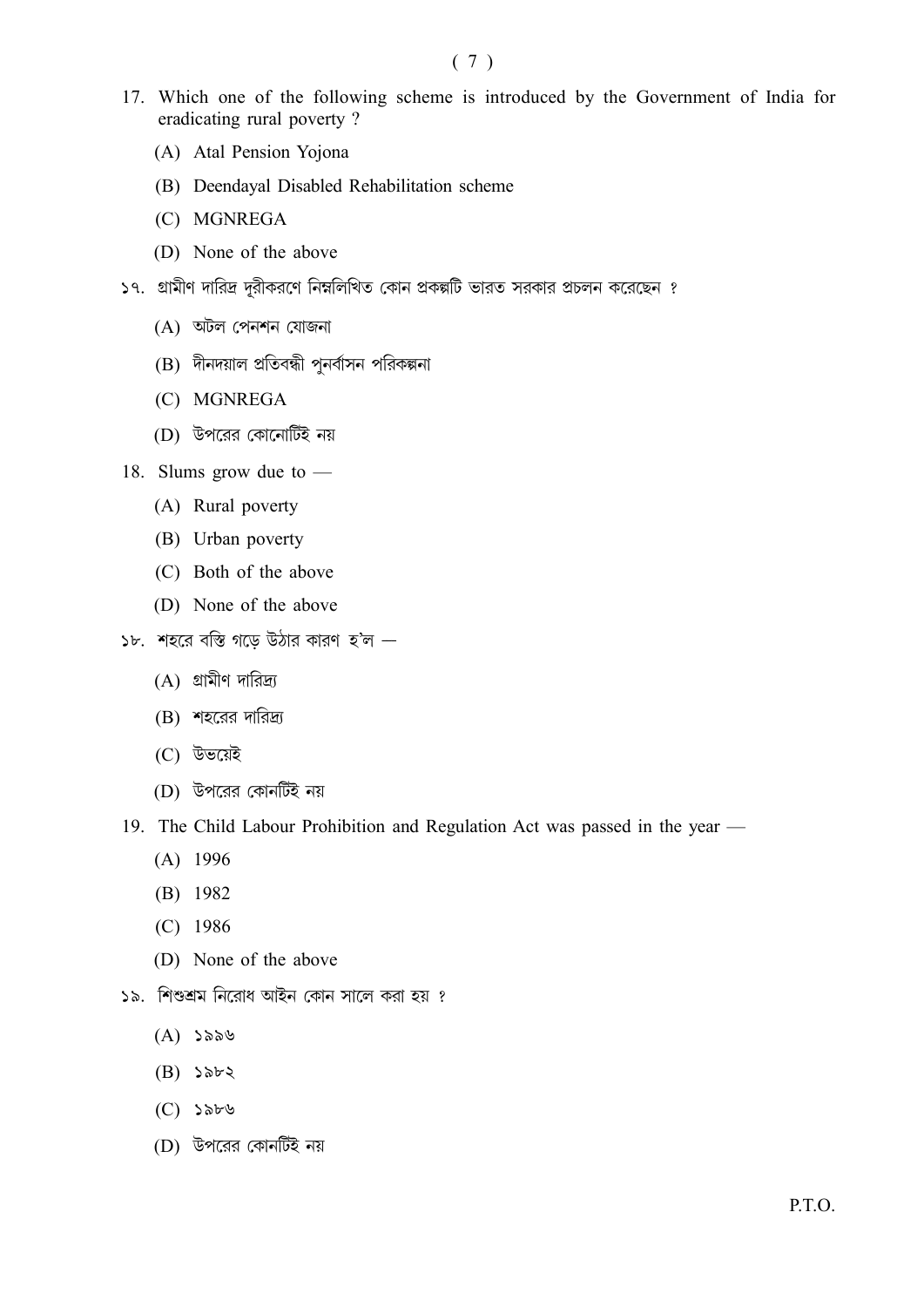- 20. Youth unrest is usually characterised by  $-$ 
	- (A) Public concern
	- (B) Change in the existing norms
	- (C) Collective discontent
	- (D) All of the above
- ২০. যুব অসন্তোষের বৈশিষ্ট্য হ'ল  $-$ 
	- $(A)$  জনসাধারণের জন্য
	- (B) প্রচলিত রীতিনীতির পরিবর্তন
	- (C) সংগৃহীত অসন্তোষ
	- (D) উপরের সবকটি
- 21. All Assam Student Union Movement was associated with -
	- (A) Youth
	- (B) Child
	- (C) Old age
	- (D) None of the above
- ২১. সর্ব আসাম ছাত্র ইউনিয়ন আন্দোলন সংযুক্ত হ'ল
	- $(A)$  যুব
	- $(B)$  শিশু
	- $(C)$  বৃদ্ধ
	- (D) উপরের কোনটিই নয়
- 22. Begining of old age set by WHO is -
	- $(A)$  70
	- $(B) 65$
	- $(C)$  55
	- $(D)$  60
- ২২. WHO দ্বারা বার্ধক্য বয়স হ'ল  $-$ 
	- $(A)$  90
	- $(B)$  ৬৫
	- $(C)$   $\alpha \alpha$
	- $(D)$  ৬০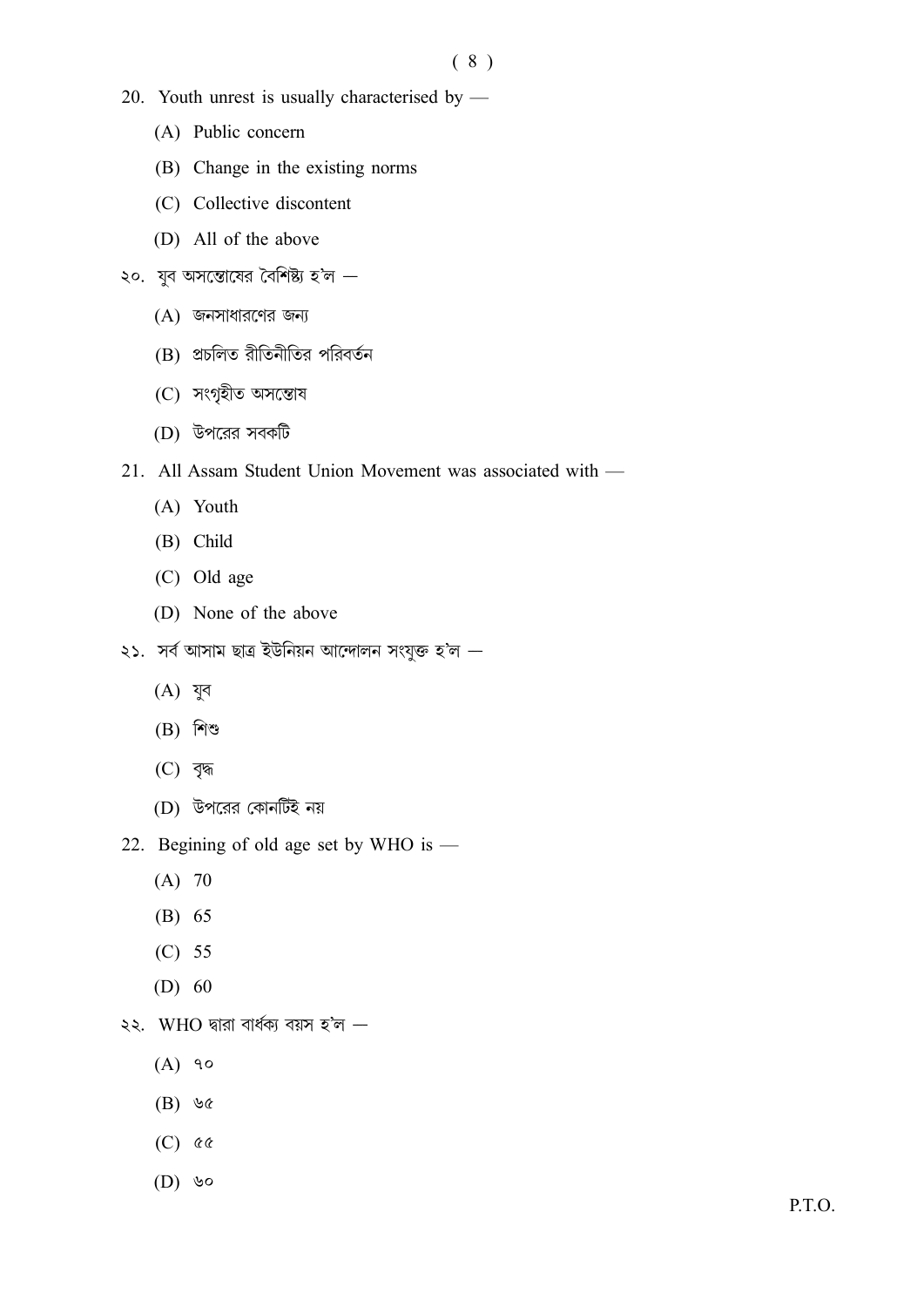$(9)$ 

- 23. Youth alienation is  $a$ 
	- (A) Social problem
	- (B) Psychological problem
	- (C) Political problem
	- (D) None of the above
- ২৩. যুব বিচ্ছিন্নতা হ'ল  $-$ 
	- $(A)$  সামাজিক সমস্যা
	- $(B)$  মানসিক সমস্যা
	- (C) রাজনৈতিক সমস্যা
	- (D) উপরের কোনটিই নয়
- 24. National Literacy Mission started by the Government of India in -
	- $(A)$  1998
	- $(B)$  1990
	- $(C)$  1988
	- $(D)$  1970
- ২৪. ভারত সরকারের জাতীয় স্বাক্ষরতা মিশন কোন সালে শুরু হয়েছিল
	- $(A)$  ১৯৯৮
	- $(B)$  ১৯৯০
	- $(C)$  > $\delta b$
	- $(D)$   $\searrow$   $\searrow$   $\circ$
- 25. The National Population Policy come into force in -
	- $(A)$  1985
	- $(B)$  1998
	- $(C)$  2000
	- (D) None of the above
- ২৫. ভারতে জাতীয় সংখ্যানীতি কোন সালে প্রয়োগ করা হয় ?
	- $(A)$   $\delta$ b $\delta$
	- $(B)$   $\searrow$   $\delta$  $\delta$  $\sigma$
	- $(C)$  2000
	- (D) উপরের কোনটাই নয়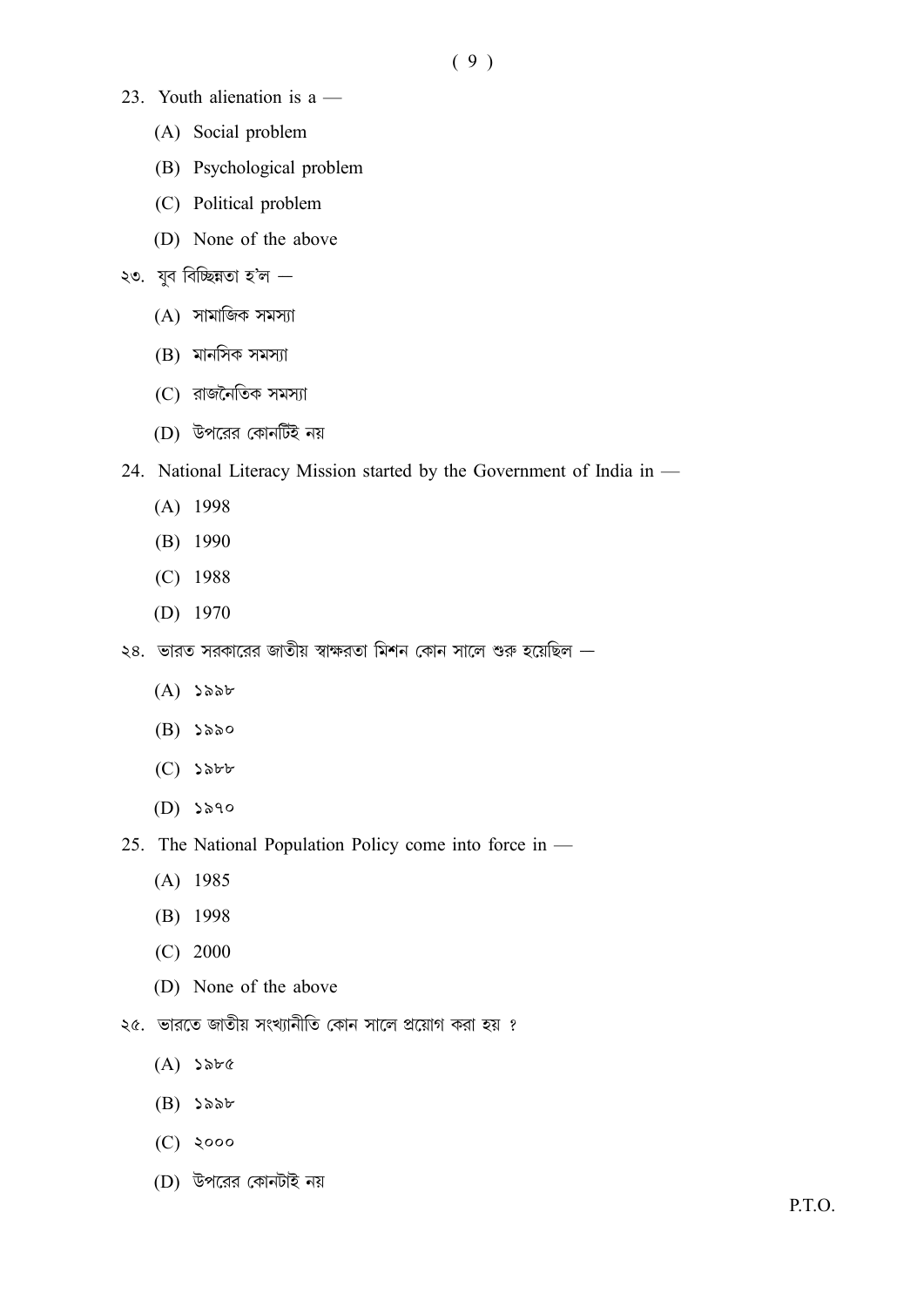$(10)$ 

- 26. Functional Literacy means -
	- (A) Teaching of reading and writing
	- (B) Ability to read only
	- (C) Ability to draw only
	- (D) None of the above
- ২৬. কার্যনির্বাহী শিক্ষার অর্থ
	- (A) কেবলমাত্র লিখতে ও পডতে পারা
	- (B) কেবল পড়তে পারা
	- (C) কেবল আঁকতে পারা
	- (D) উপরের কোনটিই নয়
- 27. Primary data refers to -
	- (A) Data collected first hand by researcher
	- (B) Data collected second hand by the researcher
	- (C) Both of the above
	- (D) None of the above

#### ২৭. প্ৰাথমিক তথ্য হ'ল  $-$

- (A) স্বয়ং গবেষক কৰ্তৃক তথ্য সংগ্ৰহ
- (B) অন্যের সংগৃহীত তথ্য ব্যবহার করা
- (C) উপরের দুটোই
- (D) উপরের কোনটিই নয়
- 28. Ouantitative research refers to -
	- (A) The systematic empirical investigation, quantitative properties and phenomena and their relationship
	- (B) Exploratory research
	- (C) Both of the above
	- (D) None of the above
- ২৮. পরিমাণগত গবেষণা বলতে বোঝায় -
	- (A) সুসংবদ্ধ অভিজ্ঞতালব্ধ অনুসন্ধান, গুণগত উপাদান এবং ঘটনা ও তাদের সম্পর্ক
	- (B) অনুসন্ধানমূলক গবেষণা
	- $(C)$  উপরের দইটি
	- $(D)$  কোনটিই নয়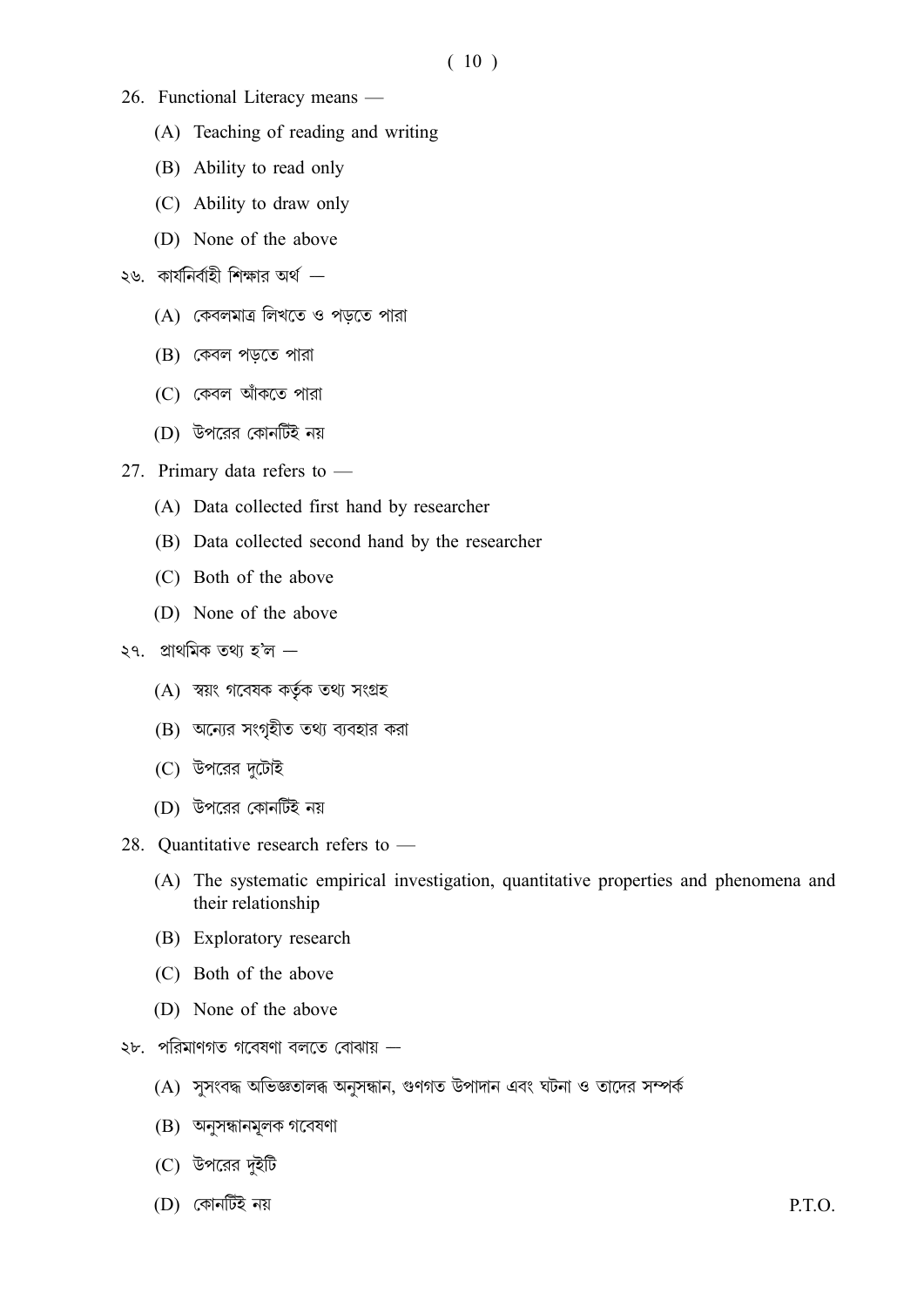$(11)$ 

- 29. Participant observation method is used in  $-$ 
	- (A) Qualitative research
	- (B) Quantitative research
	- (C) Both of the above
	- (D) None of the above
- ২৯. অংশগ্রহণকারী পর্যবেক্ষণ পদ্ধতি হ'ল  $-$ 
	- $(A)$  গুণগত গবেষণা
	- $(B)$  পরিমাণগত গবেষণা
	- $(C)$  উভয় দুটি
	- $(D)$  কোনটিই নয়
- 30. Interview schedule is used in -
	- (A) Unstructured interview
	- (B) Structured interview
	- (C) Observation
	- (D) None of the above
- $30.$  সাক্ষাৎকার অনুসূচী ব্যবহৃত হয়
	- $(A)$  অকাঠামো সাক্ষাৎকারে
	- $(B)$  কাঠামোগত সাক্ষাৎকারে
	- (C) পর্যবেক্ষণে
	- $(D)$  কোনোটিই নয়
- 31. Applied research is conducted
	- (A) To solve a practical social problem
	- (B) To gather theoretical knowledge
	- (C) All of the above
	- (D) None of the above
- ৩১. প্রায়োগিক গবেষণা হয়  $-$ 
	- $(A)$  সামাজিক সমস্যা সমাধানের জন্য
	- (B) তাত্ত্বিক জ্ঞান আহরণের জন্য
	- $(C)$  উপরের দুটি
	- (D) কোনটিই নয়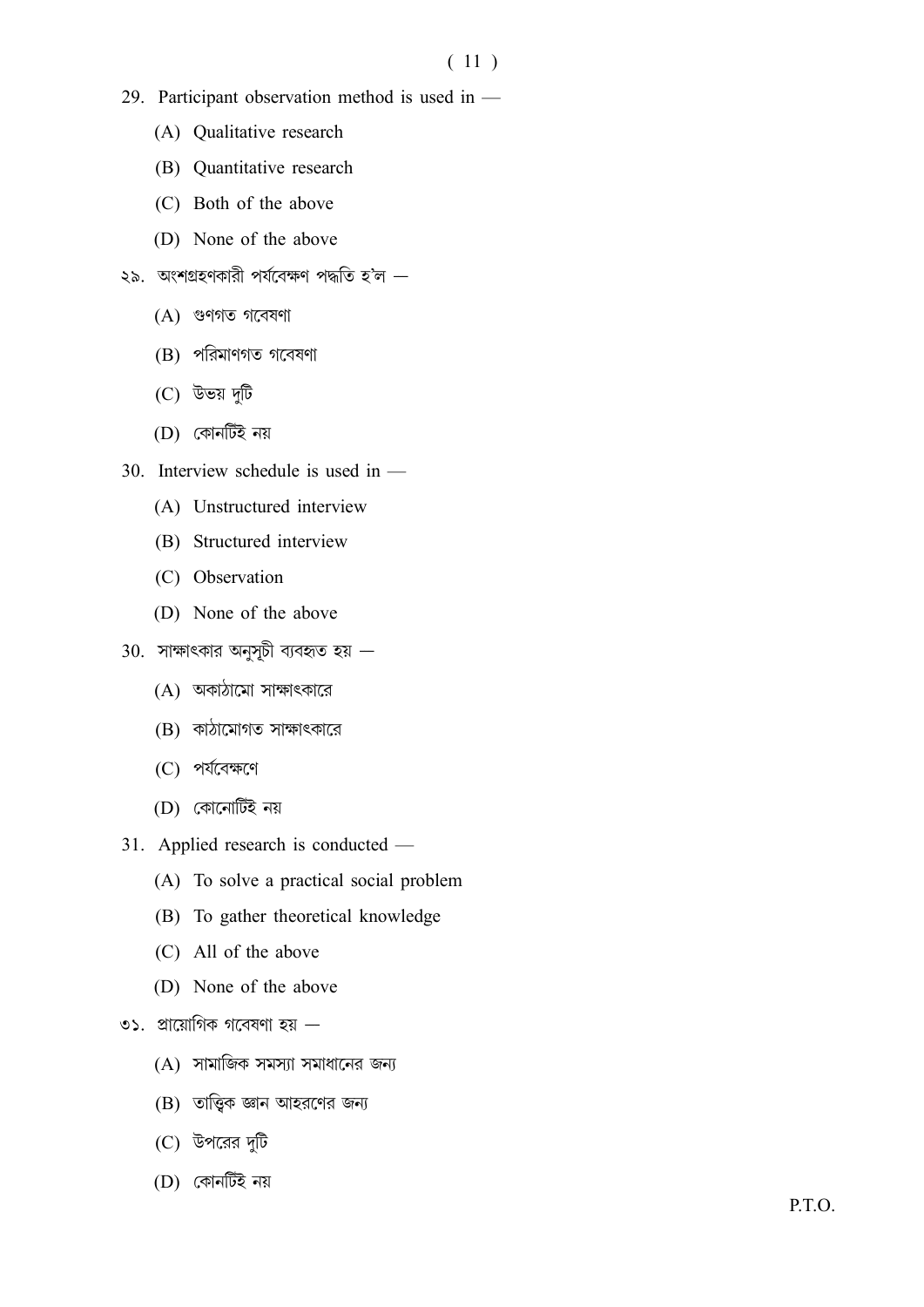- 32. Tabulation is  $-$ 
	- (A) Presentation of data in a tablar form
	- (B) Anslysis of data
	- (C) Both of the above
	- (D) None of the above

## ত২. সারণীকরণ হ'ল  $-$

- $(A)$  সারণী আকারে তথ্য উপস্থাপন করা
- (B) তথ্য বিশ্লেষণ করা
- $(C)$  উপরের দুটি
- (D) কোনোটিই নয়
- 33. Social Survey is conducted -
	- (A) For collection of quantitative data
	- (B) For collection of qualitative data
	- (C) Both of the above
	- (D) None of the above
- ৩৩. সামাজিক সমীক্ষা করা হয়  $-$ 
	- (A) পরিমাণগত তথ্য সংগ্রহ করা
	- $(B)$  গুণগত তথ্য সংগ্ৰহ করা
	- $(C)$  উপরের দুটি
	- $(D)$  কোনটিই নয়
- 34. Graphical presentation of statistical data is called -
	- (A) Tabulation
	- (B) Histogram
	- (C) Both of the above
	- (D) None of the above
- ৩৪. পরিসংখ্যানগত তথ্য লেখচিত্রের মাধ্যমে উপস্থাপন করাকে বলা হয়
	- $(A)$  সারণীকরণ
	- $(B)$  আয়তলেখ
	- $(C)$  উপরের দুটি
	- (D) কোনটিই নয়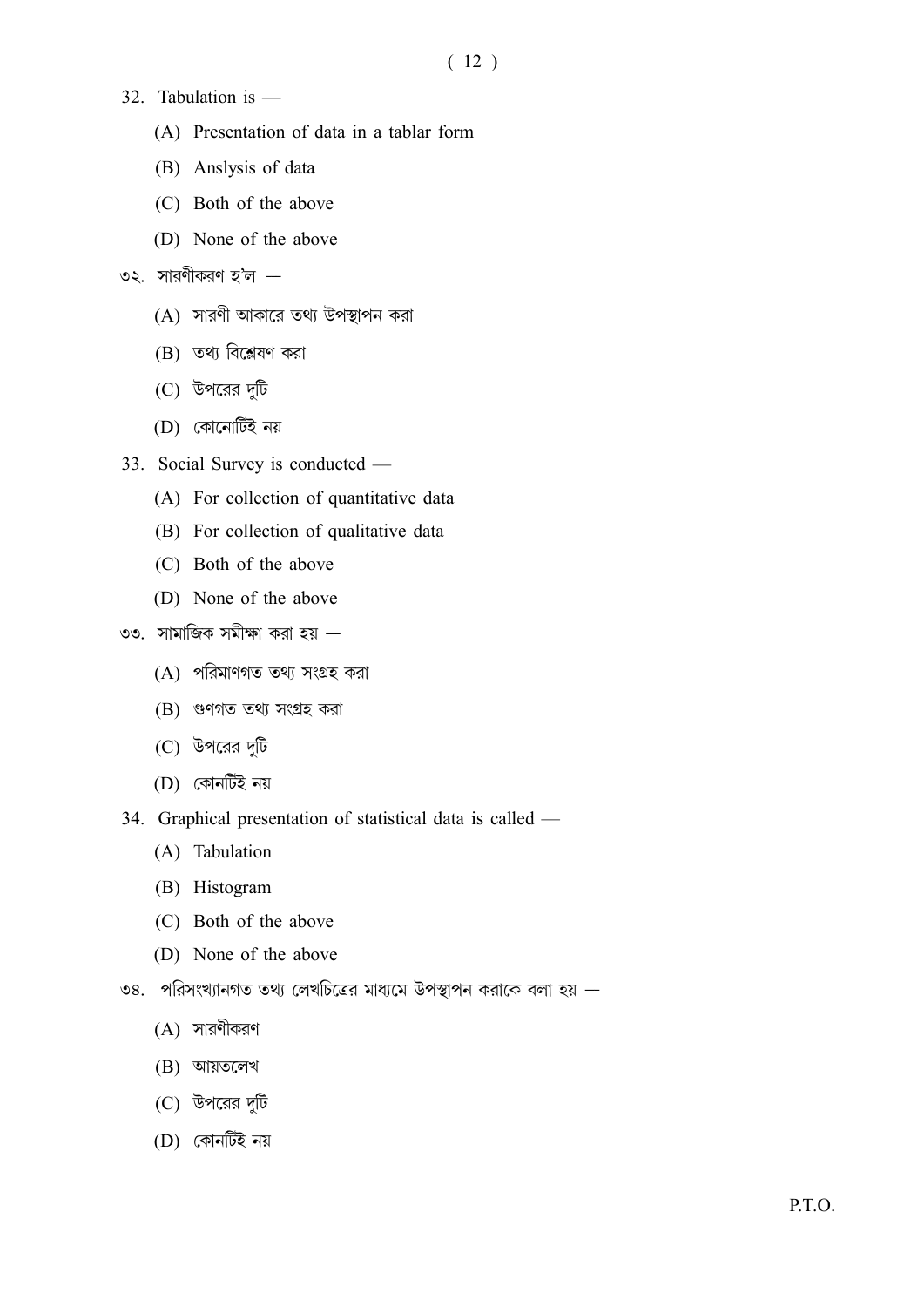- 35. Pie chart is  $-$ 
	- (A) A circular statistical graphic divided into slides
	- (B) A bar chart
	- (C) Both of the above
	- (D) None of the above
- ৩৫. বৃত্তচিত্ৰ হ'ল  $-$ 
	- $(A)$  বৃত্তীয় পরিসংখ্যানগত লেখচিত্র যা বিখণ্ডিত বিভিন্ন অংশে
	- $(B)$  স্তম্ভচিত্ৰ
	- (C) উভয়েই
	- (D) কোনটিই নয়
- 36. A common test in research demands much priority on  $-$ 
	- (A) Reliability
	- (B) Useability
	- (C) Objectivity
	- (D) All of the above
- ৩৬. একটি সাধারণ পরীক্ষায় গবেষণা প্রাধান্য দেয়
	- $(A)$  বিশ্বাসযোগ্যতা
	- $(B)$  ব্যবহারযোগ্যতা
	- (C) নৈৰ্ব্যক্তিকতা
	- (D) উপরের সবকটি
- 37. Which of the following variables cannot be expressed in quantitative terms?
	- (A) Socio-economic status
	- (B) Marital status
	- (C) Numerical aptitude
	- (D) Professional aptitude
- ৩৭. নিম্নের কোন চলকটি পরিমাণগত চলক নয় ?
	- (A) আৰ্থ-সামাজিক অবস্থা
	- (B) বৈবাহিক অবস্থা
	- $(C)$  সংখ্যাগত প্ৰবণতা
	- $(D)$  পেশাগত প্ৰবণতা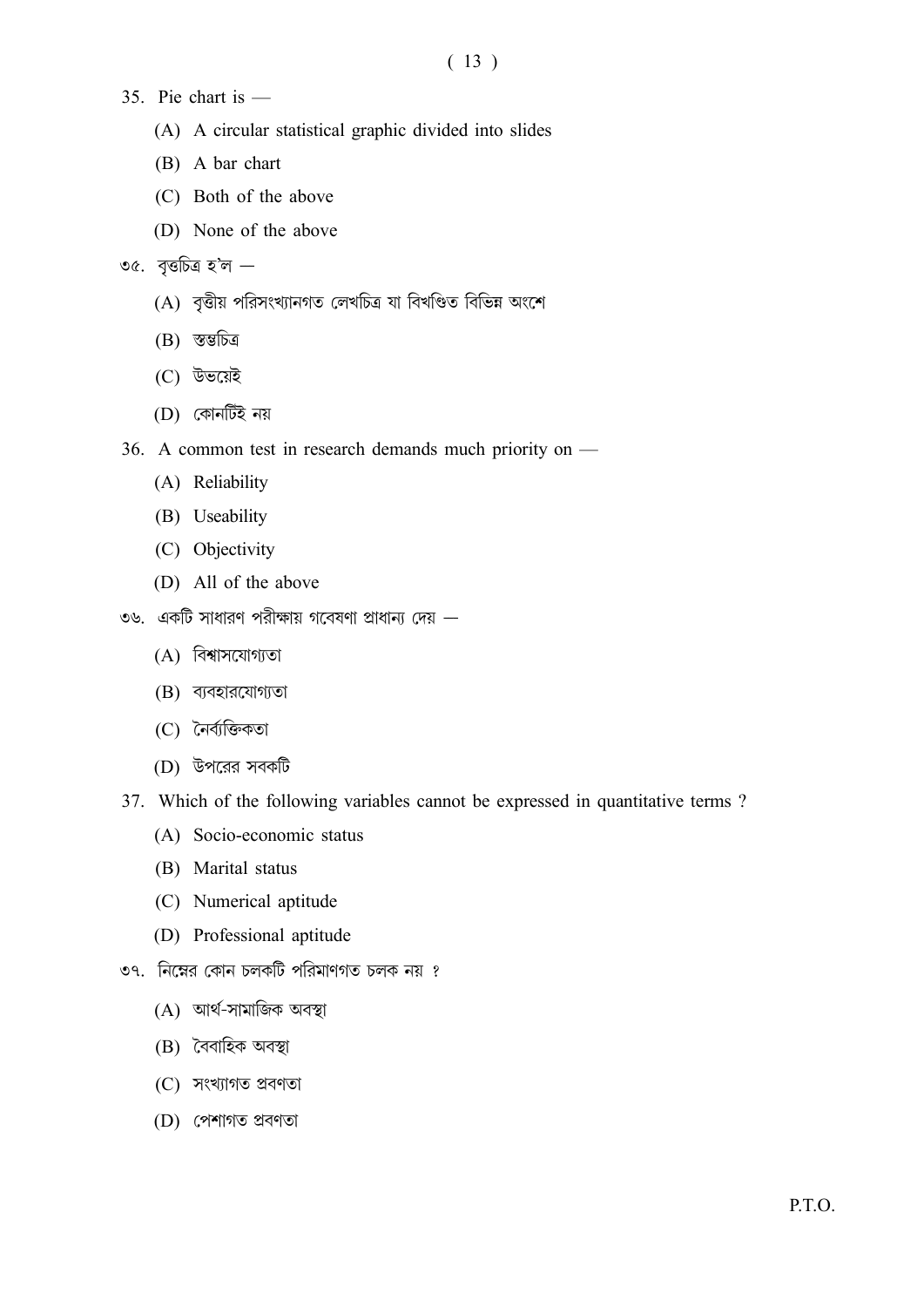## $(14)$

- 38. A research paper is a brief report of research work based on
	- (A) Primary data only
	- (B) Secondary data only
	- (C) Both of the above
	- (D) None of the above
- ৩৮. গবেষণাপত্র হচ্ছে একটি গবেষণা কাজের প্রতিবেদন যার ভিত্তি হ'ল
	- (A) কেবলমাত্র প্রাথমিক তথ্য
	- $(B)$  কেবলমাত্র গৌণ তথ্য
	- (C) উভয়েই
	- $(D)$  কোনটিই নয়
- 39. \_\_\_\_\_\_\_\_\_\_ is a instrument used for collecting data in survey research.
	- (A) Questionnaire
	- (B) Schedule
	- (C) Both of the above
	- (D) None of the above
- 39. !˜îû#Çþy›)œ"þ †öìî¡ì'yëû " íÄ ¢'@Ìöì£îû ~"!Ý vz ™yëÐû
	- $(A)$  প্রশ্নমালা
	- $(B)$  অনুসূচী
	- $(C)$  উপরের দুটি
	- $(D)$  কোনটিই নয়
- 40. Research is
	- (A) Searching again and again
	- (B) Finding solution to any problem
	- (C) Working in a scientific way to search for truth of any problem
	- (D) All of the above

## $80.$  গবেষণা হ'ল  $-$

- $(A)$  অনুসন্ধান ও পুনঃঅনুসন্ধান করা
- $(B)$  কোন সমস্যার সমাধান খুঁজে বার করা
- (C) বৈজ্ঞানিক পন্থায় কোন সমস্যার সত্যতা সন্ধান করা
- (D) উপরের সবকটিই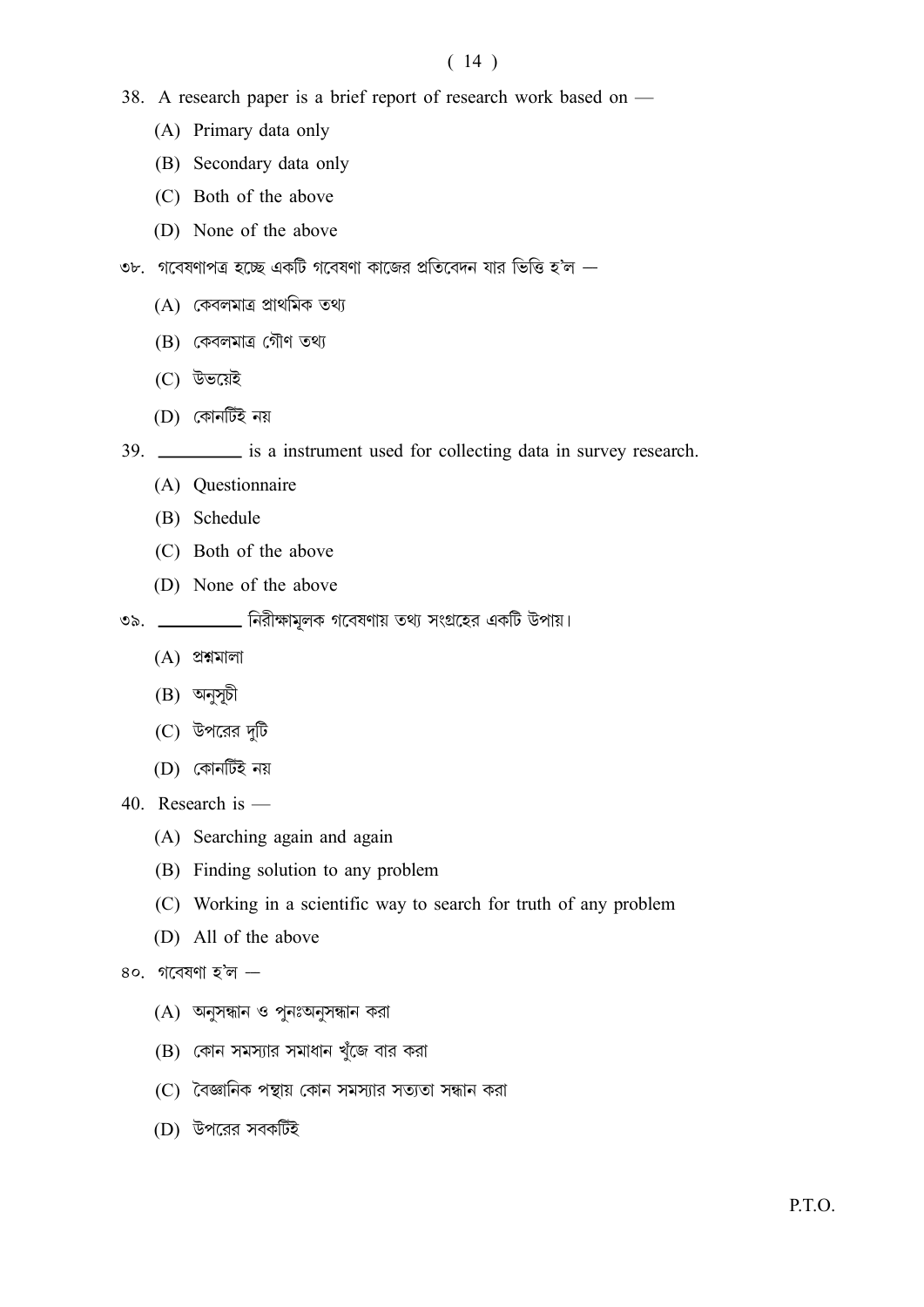- 41. Which one is the feature of Buddhism?
	- (A) Ideal life
	- (B) Salvation
	- (C) Rebirth
	- (D) All of the above
- ৪১. নীচের কোনটি বৌদ্ধর্যমের বৈশিষ্ট্য ?
	- $(A)$  আদর্শ জীবন
	- $(B)$  নিৰ্বাণ
	- $(C)$  পুনর্জন্ম
	- (D) উপরের সবকটিই
- 42. Who has first used the word 'secularism'
	- $(A)$  Plato
	- (B) Weber
	- (C) Holyoake
	- (D) Aron
- ৪২. ধর্মনিরপেক্ষতা শব্দটি কে প্রথম ব্যবহার করেন ?
	- $(A)$  প্লেটো
	- $(B)$  ওয়েবার
	- $(C)$  হলিওক
	- $(D)$  আরন
- 43. What is cultural mosaic?
	- (A) Globalization
	- (B) Ethnicity
	- (C) Multiculturalism
	- (D) Communism
- ৪৩. সাংস্কৃতিক সংমিশ্ৰণ কি ?
	- (A) বিশ্বায়ন
	- $(B)$  নৃকুলতা
	- (C) বহুসংস্কৃতি
	- (D) সাম্প্রদায়িকতা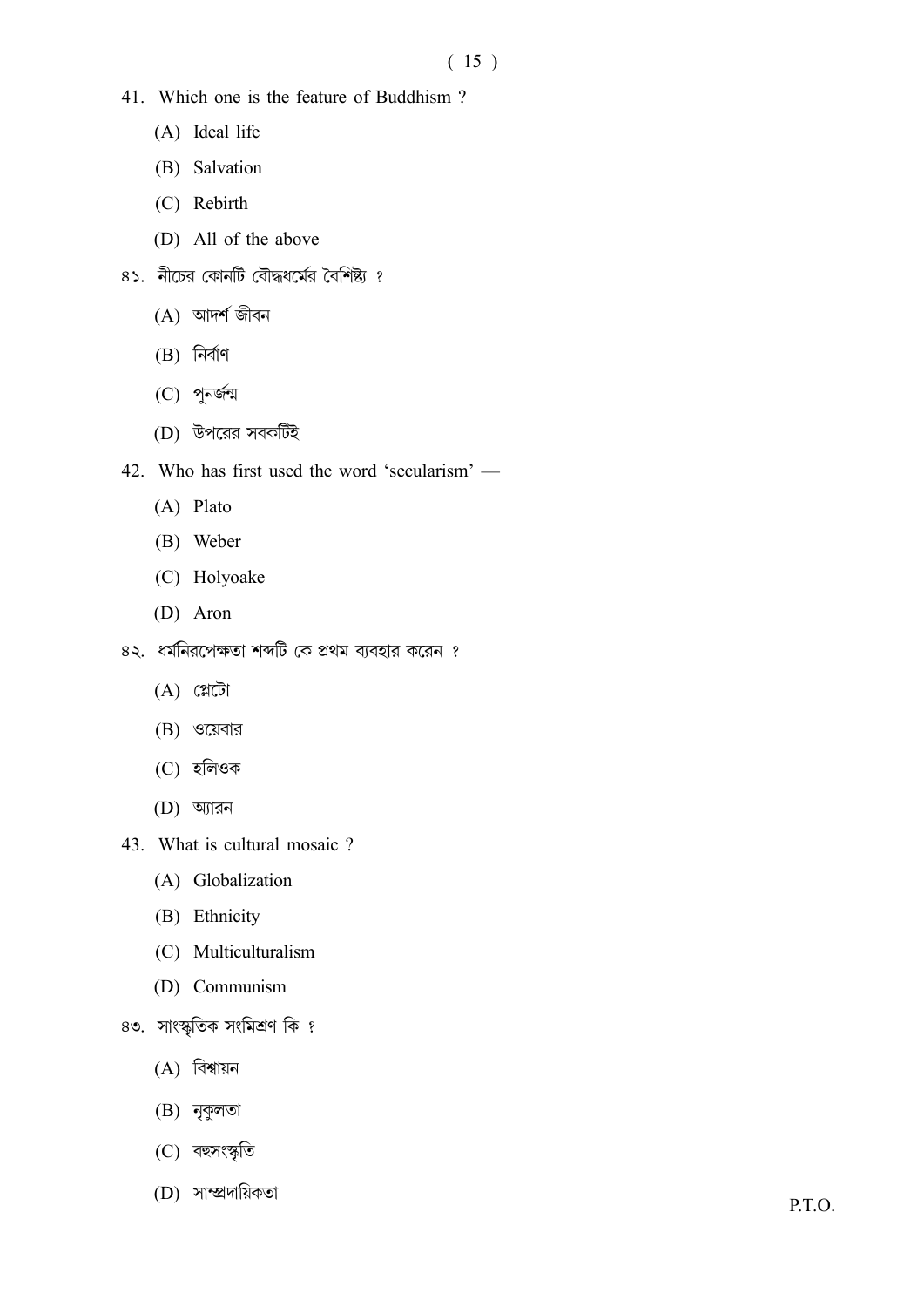# $(16)$

- 44. Who gave the concept of 'culture of poverty' ?
	- (A) M. Weber
	- (B) T. Parsons
	- $(C)$  O. Louis
	- (D) W. Miller
- ৪৪. দারিদ্র্যের সংস্কৃতির ধারণা কে দিয়েছেন ?
	- $(A)$  এম. ওয়েবার
	- $(B)$  টি. পার্সন্স
	- (C) ও. লুইস
	- $(D)$  ডব্লু. মিলার
- 45. What is the interval in which census is conducted in India?
	- $(A)$  1
	- $(B)$  5
	- $(C)$  10
	- $(D)$  15
- ৪৫. কত বছরের ব্যবধানে ভারতে আদমসুমারী / জনগণনা করা হয় ?
	- $(A)$
	- $(B)$   $\circ$
	- $(C)$  so
	- $(D)$  >  $\circ$
- 46. Which one is the feature of urban society?
	- (A) High density of population
	- (B) Division of labour
	- (C) Agricultural development
	- (D) Both (A) &  $(B)$
- ৪৬. কোনটি নগর সমাজের বৈশিষ্ট্য ?
	- $(A)$  অত্যধিক জনঘনত্ব
	- $(B)$  শ্রমবিভাগ
	- $(C)$  কৃষির উন্নয়ন
	- $(D)$   $(A)$  এবং  $(B)$  দুটিই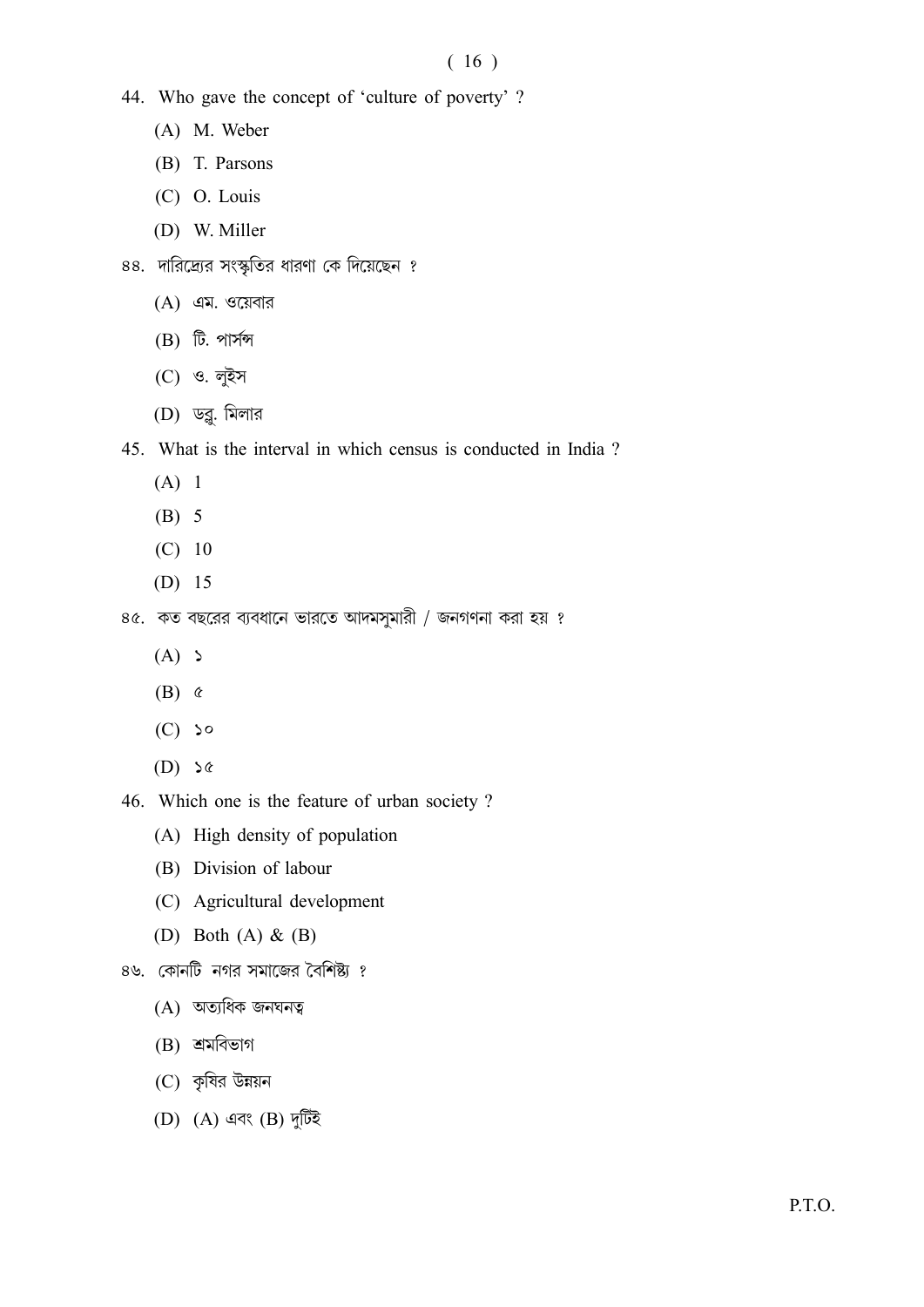- 47. What is the basis of language in India?
	- (A) Multidimensional
	- (B) Unity
	- (C) Plasticity
	- (D) Diversity
- ৪৭. ভারতে ভাষার ভিত্তি কি ?
	- $(A)$  বহুমাতৃকতা
	- $(B)$  ঐক্য
	- $(C)$  প্লাস্টিসিটি
	- (D) বৈচিত্ৰ্য
- 48. Which social problem is unique to urban areas?
	- $(A)$  Slums
	- (B) Electricity
	- (C) Illeteracy
	- (D) None of the above
- ৪৮. নগর এলাকার কোন সমস্যাটি অন্যতম ?
	- $(A)$  বস্তি
	- $(B)$  বিদ্যুৎ
	- $(C)$  নিরক্ষরতা
	- (D) উপরের কোনটিই নয়
- 49. The new body of planning commission is  $-$ 
	- (A) Niti Khetra
	- (B) Niti Ayog
	- (C) Five Year Plan
	- (D) None of the above
- $8$ ৯. প্ল্যানিং কমিশনের নব অবয়ব হ'ল  $-$ 
	- (A) নীতি ক্ষেত্ৰ
	- $(B)$  নীতি আয়োগ
	- $(C)$  পঞ্চবার্ষিকী পরিকল্পনা
	- (D) উপরের কোনটিই নয়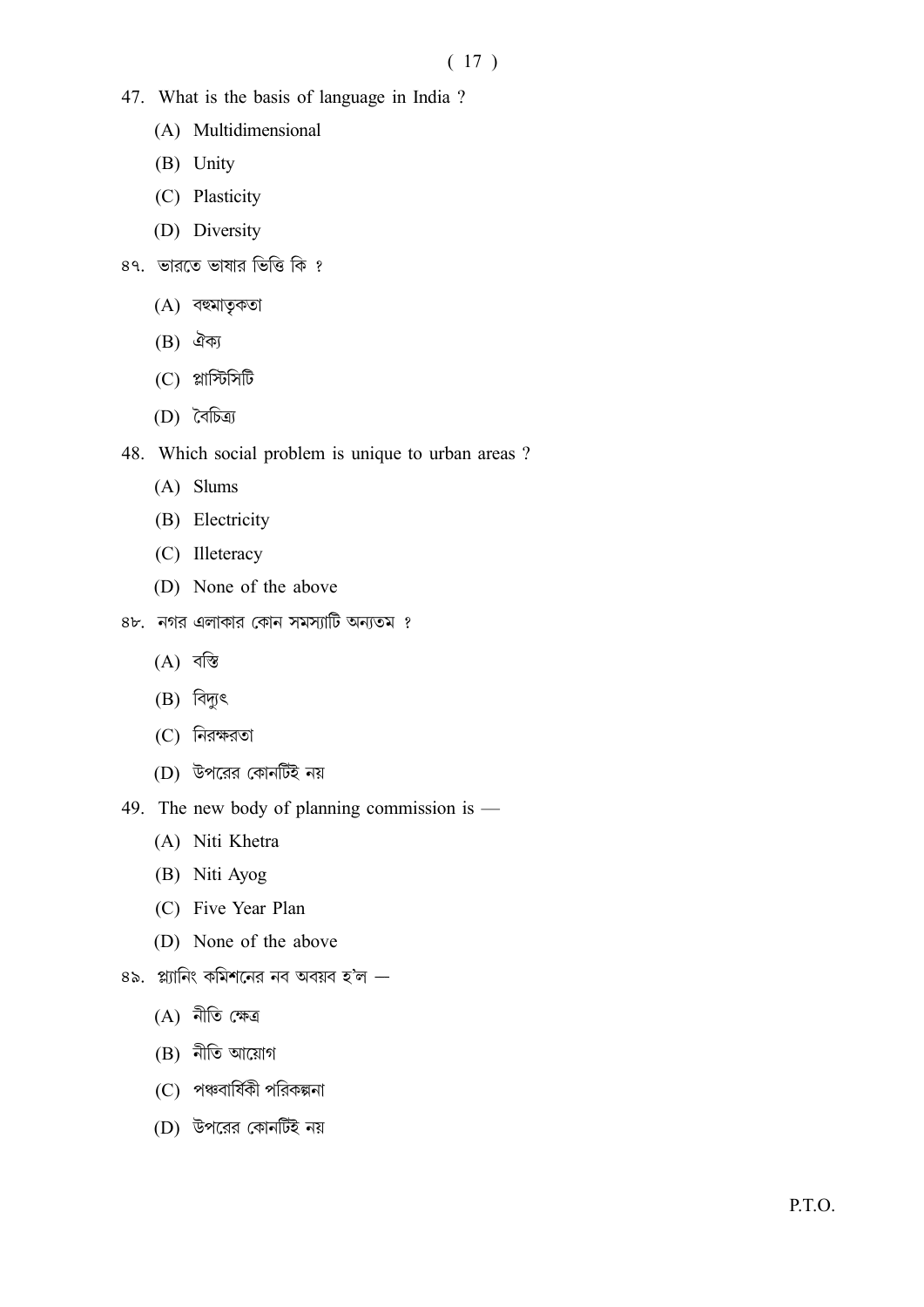- 50. Diffusion of urban culture is -
	- (A) Urbanness
	- (B) Urban traits
	- (C) Urbanization
	- (D) Urbanism
- ৫০. নগর সংস্কৃতির বিচ্ছুরণ হ'ল  $-$ 
	- $(A)$  নগরত্ব
	- (B) নগর সংস্কৃতি
	- $(C)$  নগরায়ণ
	- $(D)$  নগরবাদ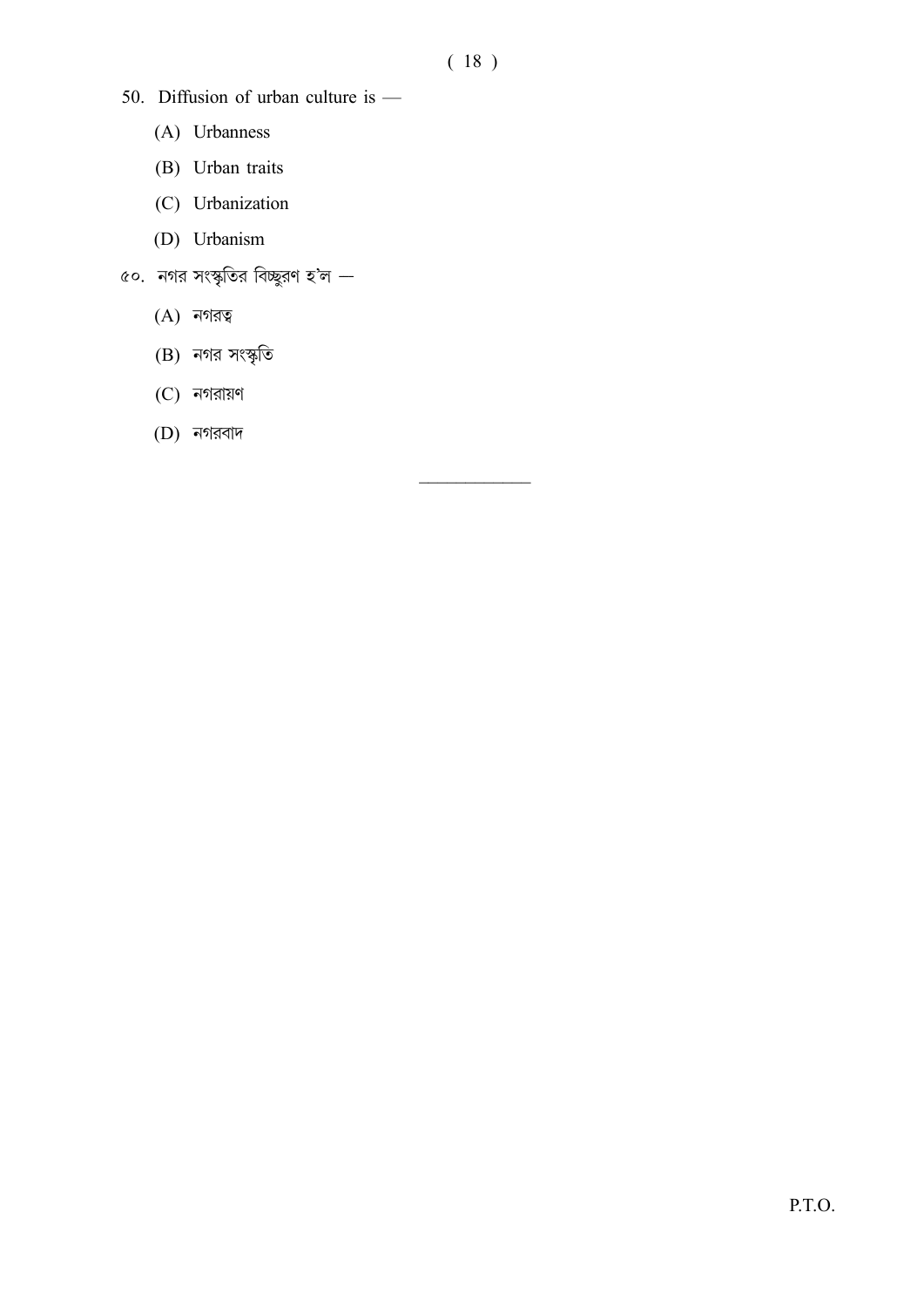# $(19)$

# Paper Code : II - B

(Marks : 100)

The figures in the margin indicate full marks. Candidates are required to give their answers in their own words as far as practicable.

#### Group - A

Answer any five questions from the following taking at least one from each section.

15×5=75

# Section - I

|                      | 1. What do you mean by other backward classes? What are the constitutional provisions<br>for their development? | $5 + 10$ |  |  |
|----------------------|-----------------------------------------------------------------------------------------------------------------|----------|--|--|
|                      | 2. Write a note on features, forms and social context of Hinduism in India.                                     | 15       |  |  |
|                      | 3. Discuss on the changes in the structure of joint family.                                                     | 15       |  |  |
| <b>Section - II</b>  |                                                                                                                 |          |  |  |
|                      | 4. Discuss on poverty as a social problem.                                                                      | 15       |  |  |
|                      | 5. Discuss illiteracy as a social problem in India.                                                             | 15       |  |  |
|                      | 6. Write a note on 'unity and diversity' in Indian context.                                                     | 15       |  |  |
| <b>Section - III</b> |                                                                                                                 |          |  |  |
|                      | 7. Write a note on the similarities and differences between questionnaire and schedule. 15                      |          |  |  |

- 8. Discuss various forms of observation as a method in social research. 15
- 9. Discuss steps of social research. 15

## Group - B

Answer any five questions from the following taking at least one from each section.

5×5=25

#### Section - I

- 10. Discuss types of marriage.
- 11. What are the features of Islam ?
- 12. Discuss the problems of scheduled castes and tribes.

#### Section - II

- 13. What are the major features of caste system.
- 14. What is secularism ?
- 15. What are the major problems of Indian youth.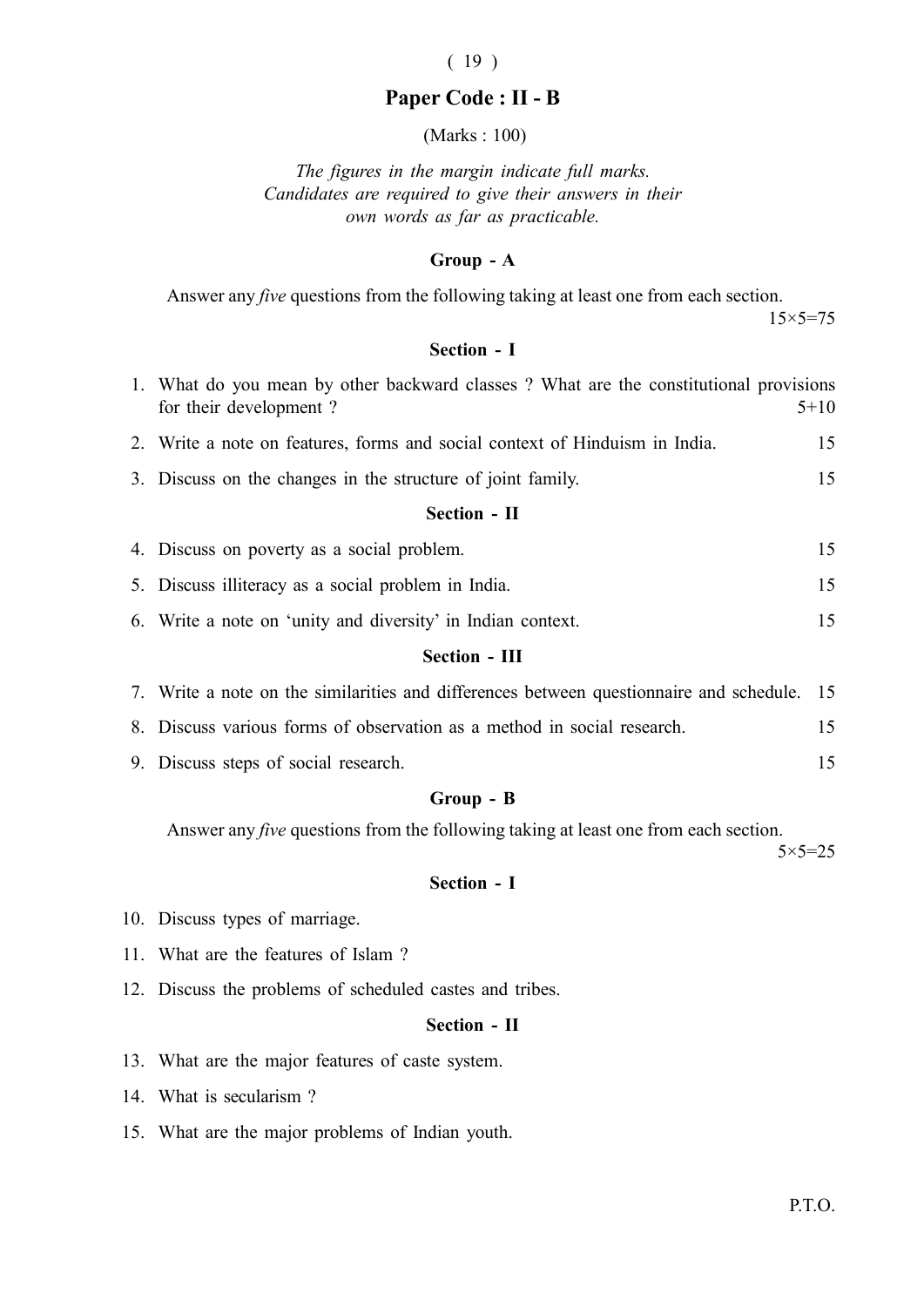#### $(20)$

#### **Section - III**

16. What are the features of face to face interview?

17. What is experimental research?

18. What is tabulation of data?

# বঙ্গানুবাদ

# বিভাগ - ক

নিম্নলিখিত সেকশনগুলি থেকে পাঁচটি প্রশ্নের উত্তর দিতে হবে।

প্রত্যেক সেকশন থেকে কমপক্ষে একটি প্রশ্নের উত্তর দিতে হবে।  $56 \times 6 = 96$ 

## সেকশন - ১

|           | ১। অন্যান্য অনগ্রসর শ্রেণী বলতে কি বোঝ ? তাদের উন্নয়নের জন্য সাংবিধানিক ব্যবস্থাগুলি কী কী ? |                                   |  |
|-----------|-----------------------------------------------------------------------------------------------|-----------------------------------|--|
|           |                                                                                               | $&0=0$ $&0=$ $\frac{1}{2}$        |  |
|           | ২। ভারতে হিন্দু ধর্মের বৈশিষ্ট্য, ধরণ, সামাজিক প্রেক্ষিত সম্বন্ধে লেখো।                       | $\mathcal{S} \subset \mathcal{S}$ |  |
|           | ৩।  ভারতের যৌথ পরিবারের কাঠামোয় পরিবর্তন সম্বন্ধে আলোচনা করো।                                | <b>S&amp;</b>                     |  |
| সেকশন - ২ |                                                                                               |                                   |  |
|           | ৪। দারিদ্রতা একটি সামাজিক সমস্যা আলোচনা করো।                                                  | <b>S&amp;</b>                     |  |
|           | ৫।  ভারতে নিরক্ষরতা একটি সামাজিক সমস্যা হিসাবে আলোচনা করো।                                    | $\infty$                          |  |
|           | ৬।  ভারতীয় প্রেক্ষিতে 'বৈচিত্র্য ও ঐক্য' সম্বন্ধে আলোচনা করো।                                | <b>S</b>                          |  |
| সেকশন - ৩ |                                                                                               |                                   |  |
|           | ৭। প্রশ্নমালা ও প্রশ্নতালিকার মধ্যে সাদৃশ্য ও বৈসাদৃশ্যগুলি আলোচনা করো।                       | S &                               |  |
|           | ৮।  সামাজিক গবেষণার পদ্ধতি হিসেবে পর্যবেক্ষনের বিভিন্ন রূপ সম্বন্ধে আলোচনা করো।               | <b>S</b>                          |  |
|           | ৯। সামাজিক গবেষণার স্তরগুলি আলোচনা করো।                                                       | $\infty$                          |  |

## বিভাগ - খ

নিম্নলিখিত সেকশনগুলি থেকে পাঁচটি প্রশ্নের উত্তর দিতে হবে।

প্রত্যেক সেকশন থেকে কমপক্ষে একটি প্রশ্নের উত্তর দিতে হবে।  $<<=<>$ 

#### সেকশন - ১

- ১০। বিবাহের প্রকারভেদ আলোচনা করো।
- ১১। ইসলাম ধর্মের বৈশিষ্ট্যগুলি আলোচনা করো।
- $531$  তপশিলি জাতি ও উপজাতির সমস্যাগুলি আলোচনা করো।